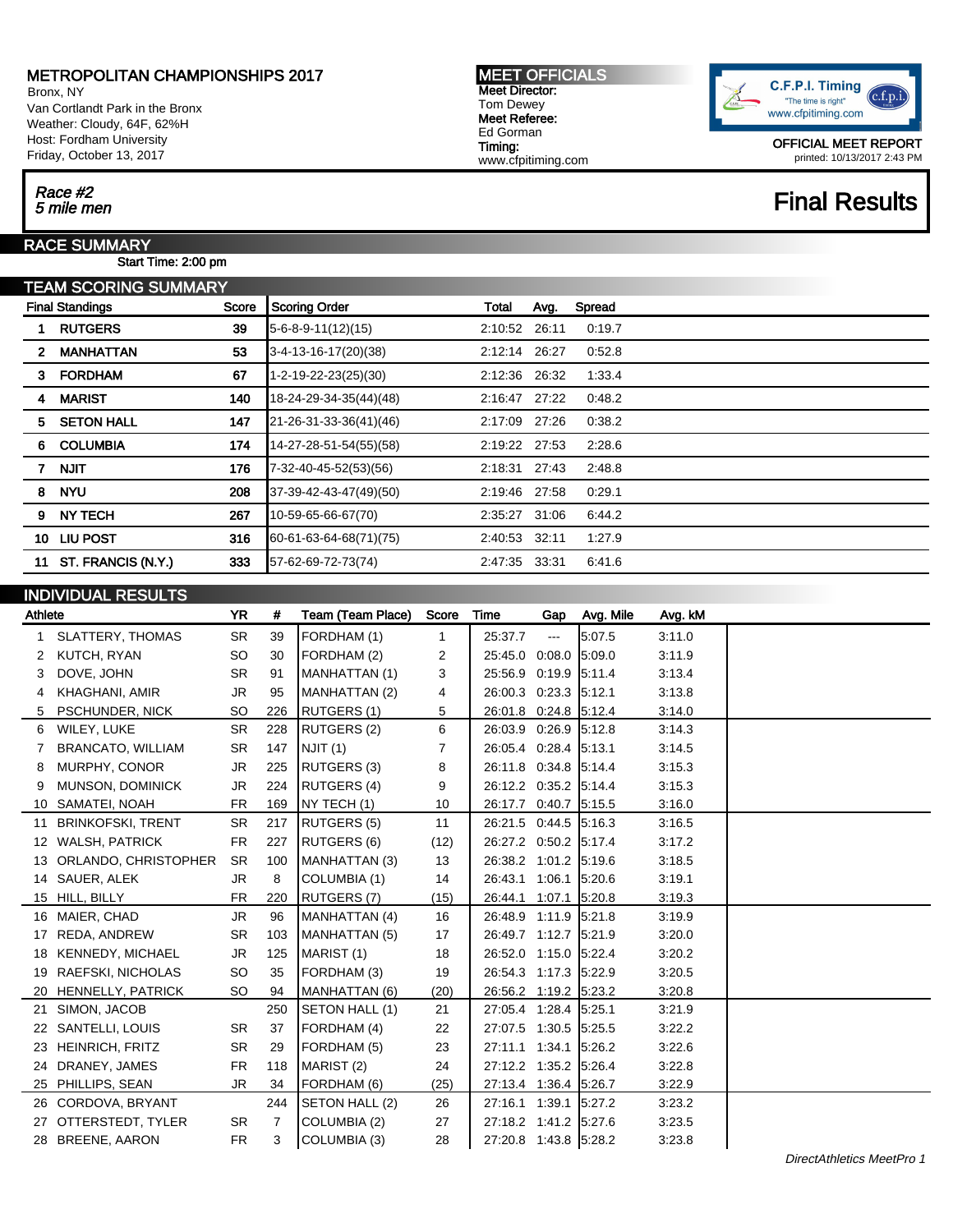### METROPOLITAN CHAMPIONSHIPS 2017

Bronx, NY Van Cortlandt Park in the Bronx Weather: Cloudy, 64F, 62%H Host: Fordham University Friday, October 13, 2017

# Race #2<br>5 mile men

### INDIVIDUAL RESULTS (cont'd)

| Athlete |                        | YR.       | #   | <b>Team (Team Place)</b> | Score                        | Time                  | Gap | Avg. Mile | Avg. kM |  |
|---------|------------------------|-----------|-----|--------------------------|------------------------------|-----------------------|-----|-----------|---------|--|
|         | 29 MOEHRINGER, JAMES   | <b>FR</b> | 127 | MARIST <sub>(3)</sub>    | 29                           | 27:28.6 1:51.6        |     | 5:29.7    | 3:24.8  |  |
|         | 30 CIPRI, GIANCARLO    | FR        | 25  | FORDHAM (7)              | (30)                         | 27:31.0 1:54.0 5:30.2 |     |           | 3:25.1  |  |
|         | 31 GUERRERA, BRANDON   | <b>FR</b> | 245 | SETON HALL (3)           | 31                           | 27:31.2 1:54.2 5:30.2 |     |           | 3:25.1  |  |
|         | 32 GILL, GERARD        | SO        | 151 | <b>NJIT (2)</b>          | 32                           | 27:31.7 1:54.7 5:30.3 |     |           | 3:25.2  |  |
|         | 33 LIVERNOIS, ALEX     | <b>SR</b> | 222 | <b>RUTGERS</b>           | $\blacksquare$               | 27:32.3 1:55.3        |     | 5:30.5    | 3:25.3  |  |
|         | 34 SOUTHARD, JESSE     |           | 251 | SETON HALL (4)           | 33                           | 27:32.6 1:55.6        |     | 5:30.5    | 3:25.3  |  |
|         | 35 STRZELECKI, GRAHAM  | FR        | 134 | MARIST (4)               | 34                           | 27:33.8 1:56.8 5:30.8 |     |           | 3:25.4  |  |
|         | 36 COOK, BRIAN         | <b>SR</b> | 26  | <b>FORDHAM</b>           | $\blacksquare$               | 27:36.9 1:59.9        |     | 5:31.4    | 3:25.8  |  |
|         | 37 PRATT, JAMES        | FR.       | 130 | MARIST (5)               | 35                           | 27:40.2 2:03.2 5:32.0 |     |           | 3:26.2  |  |
|         | 38 STEPHENS, RICHARD   |           | 252 | SETON HALL (5)           | 36                           | 27:43.6 2:06.6 5:32.7 |     |           | 3:26.7  |  |
|         | 39 HEINTZ, BENJAMIN    | SO        | 193 | <b>NYU</b> (1)           | 37                           | 27:44.7 2:07.7 5:32.9 |     |           | 3:26.8  |  |
|         | 40 ORTEGA, JEMAR       | FR        | 101 | MANHATTAN (7)            | (38)                         | 27:49.3 2:12.3 5:33.9 |     |           | 3:27.4  |  |
|         | 41 MARRUFO, JULIAN     | <b>JR</b> | 196 | NYU(2)                   | 39                           | 27:50.2 2:13.2 5:34.0 |     |           | 3:27.5  |  |
|         | 42 HOLSTER, THOMAS     | <b>FR</b> | 221 | <b>RUTGERS</b>           | $\blacksquare$               | 27:50.5 2:13.5 5:34.1 |     |           | 3:27.5  |  |
|         | 43 COMITO, ANDREW      | <b>SO</b> | 218 | <b>RUTGERS</b>           | $\blacksquare$               | 27:54.4 2:17.4 5:34.9 |     |           | 3:28.0  |  |
|         | 44 BUDHU, RYAN         | SO        | 148 | NJIT(3)                  | 40                           | 27:54.4 2:17.4 5:34.9 |     |           | 3:28.0  |  |
|         | 45 MOSER, JAROD        |           | 249 | SETON HALL (6)           | (41)                         | 27:56.1 2:19.1        |     | 5:35.2    | 3:28.2  |  |
|         | 46 MATSON, NICK        | <b>JR</b> | 97  | <b>MANHATTAN</b>         | $\blacksquare$               | 27:56.7 2:19.7 5:35.3 |     |           | 3:28.3  |  |
|         | 47 SUSSMAN, JOHNATHAN  | <b>FR</b> | 201 | NYU(3)                   | 42                           | 27:57.8 2:20.8 5:35.6 |     |           | 3:28.4  |  |
|         | 48 SPECTER, DILLON     | <b>FR</b> | 200 | <b>NYU (4)</b>           | 43                           | 27:58.6 2:21.6 5:35.7 |     |           | 3:28.5  |  |
|         | 49 STACK, CONOR        | <b>SO</b> | 133 | MARIST (6)               | (44)                         | 28:03.4 2:26.4 5:36.7 |     |           | 3:29.1  |  |
|         | 50 GONZALEZ, TOMAS     | SO        | 152 | NJIT (4)                 | 45                           | 28:05.1 2:28.1        |     | 5:37.0    | 3:29.3  |  |
|         | 51 LARSON, JEFF        |           | 246 | SETON HALL (7)           | (46)                         | 28:08.5 2:31.5 5:37.7 |     |           | 3:29.8  |  |
|         | 52 SULLIVAN, SEAN      | SO        | 40  | <b>FORDHAM</b>           | $\blacksquare$               | 28:13.2 2:36.2 5:38.6 |     |           | 3:30.3  |  |
|         | 53 CUSICK, YUJI        | SO        | 190 | <b>NYU (5)</b>           | 47                           | 28:13.8 2:36.8 5:38.8 |     |           | 3:30.4  |  |
|         | 54 PLATANIAS, ELIAS    | SO        | 129 | MARIST (7)               | (48)                         | 28:19.5 2:42.5 5:39.9 |     |           | 3:31.1  |  |
|         | 55 LILLIAN, JACK       | SO        | 195 | <b>NYU (6)</b>           | (49)                         | 28:21.6 2:44.6 5:40.3 |     |           | 3:31.4  |  |
|         | 56 ROMA, MATTHEW       | <b>SO</b> | 36  | <b>FORDHAM</b>           | $\blacksquare$               | 28:25.4 2:48.4 5:41.1 |     |           | 3:31.9  |  |
|         | 57 KLEIN, SAMUEL       | FR        | 194 | <b>NYU (7)</b>           | (50)                         | 28:29.9 2:52.9 5:42.0 |     |           | 3:32.4  |  |
|         | 58 GRADY, RORY         | <b>FR</b> | 93  | <b>MANHATTAN</b>         | $\blacksquare$               | 28:33.3 2:56.3        |     | 5:42.7    | 3:32.8  |  |
|         | 59 DUGGAN, WILL        | <b>SR</b> | 119 | MARIST                   | $\overline{\phantom{0}}$     | 28:35.2 2:58.2 5:43.0 |     |           | 3:33.1  |  |
|         | 60 ALLINGTON, GRANT    | SR        | 188 | <b>NYU</b>               | $\sim$                       | 28:37.3 3:00.3 5:43.5 |     |           | 3:33.3  |  |
|         | 61 BEIT, ROBERT        | <b>SR</b> | 189 | <b>NYU</b>               | $\blacksquare$               | 28:39.1 3:02.1 5:43.8 |     |           | 3:33.6  |  |
|         | 62 WILOWSKI, MACK      |           | 253 | <b>SETON HALL</b>        | $\blacksquare$               | 28:45.7 3:08.7 5:45.1 |     |           | 3:34.4  |  |
|         | 63 STOREY, JACKSON     | <b>FR</b> | 9   | COLUMBIA (4)             | 51                           | 28:47.9 3:10.9        |     | 5.45.6    | 3:34.6  |  |
|         | 64 RONAN, MATTHEW      | <b>FR</b> | 131 | MARIST                   | $\blacksquare$               | 28:48.0 3:11.0 5:45.6 |     |           | 3:34.7  |  |
|         | 65 MCNEILLY, RYAN      |           | 248 | <b>SETON HALL</b>        | $\sim$                       | 28:52.9 3:15.9 5:46.6 |     |           | 3:35.3  |  |
|         | 66 CAMBY, GAVIN        | <b>FR</b> | 149 | NJIT <sub>(5)</sub>      | 52                           | 28:54.2 3:17.2 5:46.8 |     |           | 3:35.4  |  |
|         | 67 O'BRIEN, LIAM       | JR.       | 99  | MANHATTAN                | -                            | 28:57.0 3:20.0 5:47.4 |     |           | 3:35.8  |  |
|         | 68 PRAVEEN, SAM        | <b>SR</b> | 198 | <b>NYU</b>               | ٠                            | 28:58.3 3:21.3        |     | 5:47.7    | 3:35.9  |  |
|         | 69 EMERSON, CHRIS      | <b>FR</b> | 92  | MANHATTAN                | $\qquad \qquad \blacksquare$ | 29:01.9 3:24.9        |     | 5:48.4    | 3:36.4  |  |
|         | 70 GONZALEZ, ALEJANDRO | FR        | 192 | <b>NYU</b>               | $\sim$                       | 29:04.1 3:27.1        |     | 5:48.8    | 3:36.7  |  |
|         | 71 RUSSELL, MICHAEL    | JR.       | 157 | NJIT (6)                 | (53)                         | 29:08.9 3:31.9        |     | 5:49.8    | 3:37.3  |  |
|         | 72 HALL, WILLIE        | <b>SO</b> | 5   | COLUMBIA (5)             | 54                           | 29:11.7 3:34.7 5:50.3 |     |           | 3:37.6  |  |
|         | 73 WARSH, BRIAN        | <b>SO</b> | 49  | <b>IONA</b>              | $\blacksquare$               | 29:13.5 3:36.5 5:50.7 |     |           | 3:37.8  |  |
|         | 74 MCGOVERN, BRIAN     | <b>SR</b> | 6   | COLUMBIA (6)             | (55)                         | 29:22.3 3:45.3 5:52.5 |     |           | 3:38.9  |  |

MEET OFFICIALS Meet Director: Tom Dewey Meet Referee: Ed Gorman Timing:

www.cfpitiming.com

C.F.P.I. Timing  $(c.f.p.i$ "The time is right" www.cfpitiming.com

> OFFICIAL MEET REPORT printed: 10/13/2017 2:43 PM

## **Final Results**